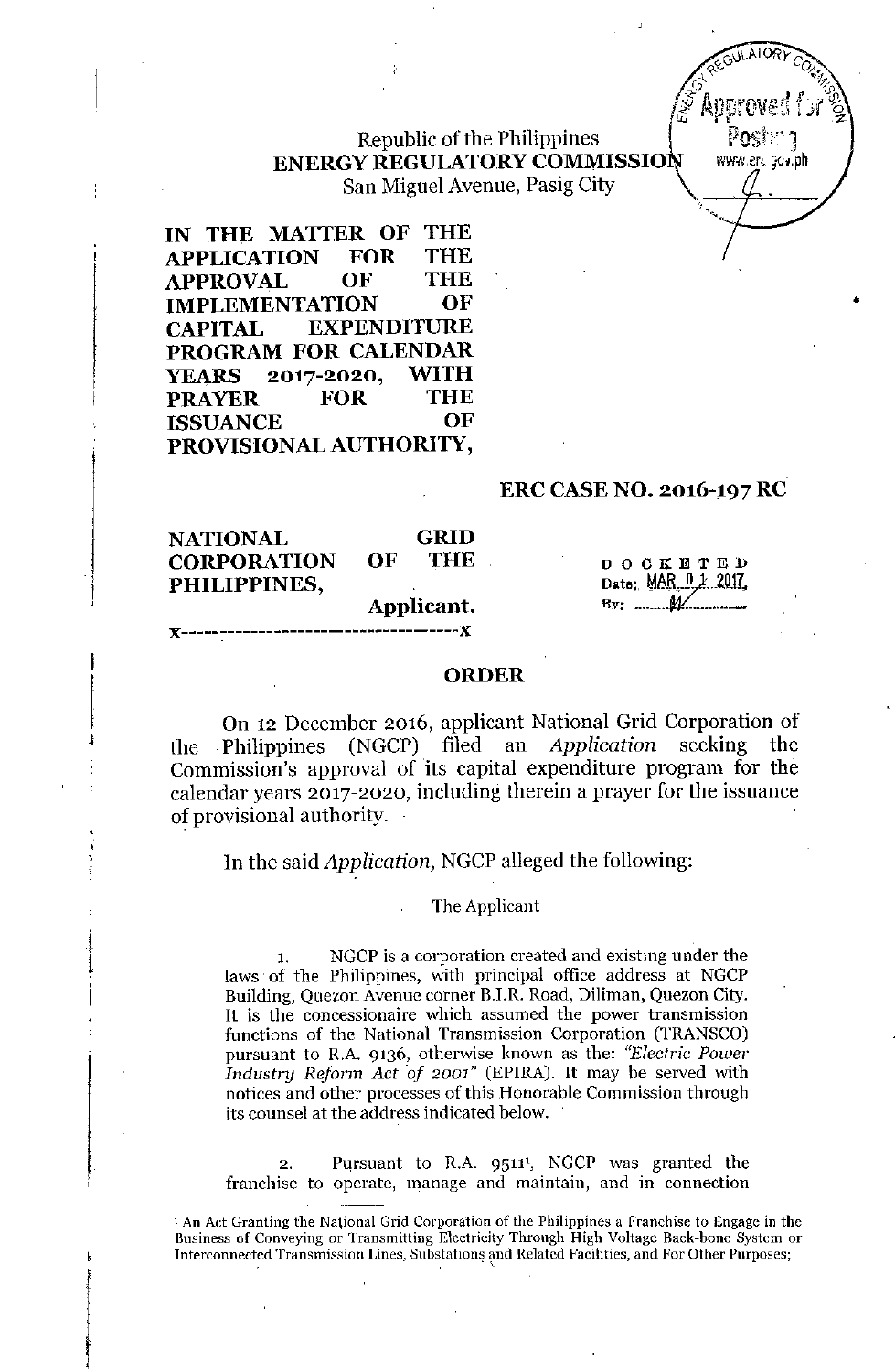therewith, to engage in the business of conveying or transmitting electricity through a high-voltage back-bone system of interconnected transmission lines, substations and related facilities, system operations, and other activities that are necessary to support the safe and reliable operation of the transmission system<sup>2</sup> and is authorized to charge its customers at the rates approved by the Honorable Commission.

3. This Application is filed pursuant to paragraph d, Section 9 of the EPlRA, which directs the transmission operator to seek prior approval from the Honorable Commission of any plan for expansion or improvement of its facilities in the pursuit of its mandate to construct, install, finance, improve, expand, rehabilitate and repair the nationwide transmission system and the grid.

4. NGCP's Final Determination for the Third Regulatory Period (3rd RP) covering calendar years 2011 to 2015, as approved by the Honorable Commission in ERC Case No. 2009-180RC has already ended in December 2015 and under the Rules for Setting Transmission Wheeling Rates (RTWR), the Final Determination for the Fourth Regulatory Period (4'h RP) covering calendar years 2016 to 2020 shall commence immediately thereafter. However, NGCP has yet to undergo its regulatory reset for the 4<sup>th</sup> RP as it is still awaiting the Honorable Commission's position paper to guide NGCP in the submission of its 4th RP Application.

5. Notwithstanding the absence of the Final Determination for the 4<sup>th</sup> RP, NGCP is mandated to ensure and maintain the quality, reliability, adequacy, security, stability and integrity of the nationwide grid. Hence, NGCP seeks authority from this Honorable Commission for the immediate implementation of various capital expenditure projects.

I

ŧ

 $\ddagger$ ħ

.,

Ţ

 $\mathbf{r}$ !

j<br>|<br>|

 $\frac{1}{2}$ 

ţ

ļ

### I. Capital Expenditure (CAPEX) Program for CY 2017-2020

6. NGCP has the legal mandate to ensure the nondiscriminatory, reliable and high-performance operation of the transmission system; including a secured, reliable, and efficient management of the high-voltage grid of the Philippines. To perform such functions, NGCP submits to the Honorable Commission, for its approval, its CAPEX program for CY 2017-2020, together with their respective justifications.

### *A. Grid Expansion and Reliability Projects*

One of the core mandates of NGCP is to improve and expand its transmission facilities3, and to ensure and maintain the reliability, adequacy, security, stability and integrity of the nationwide electrical grid4 to guarantee that grid meets: forecast

<sup>&#</sup>x27;2 Id, Section 1;

<sup>3</sup> Section 9 d, EPIRA;

<sup>4</sup> Section 9, c, EPIRA;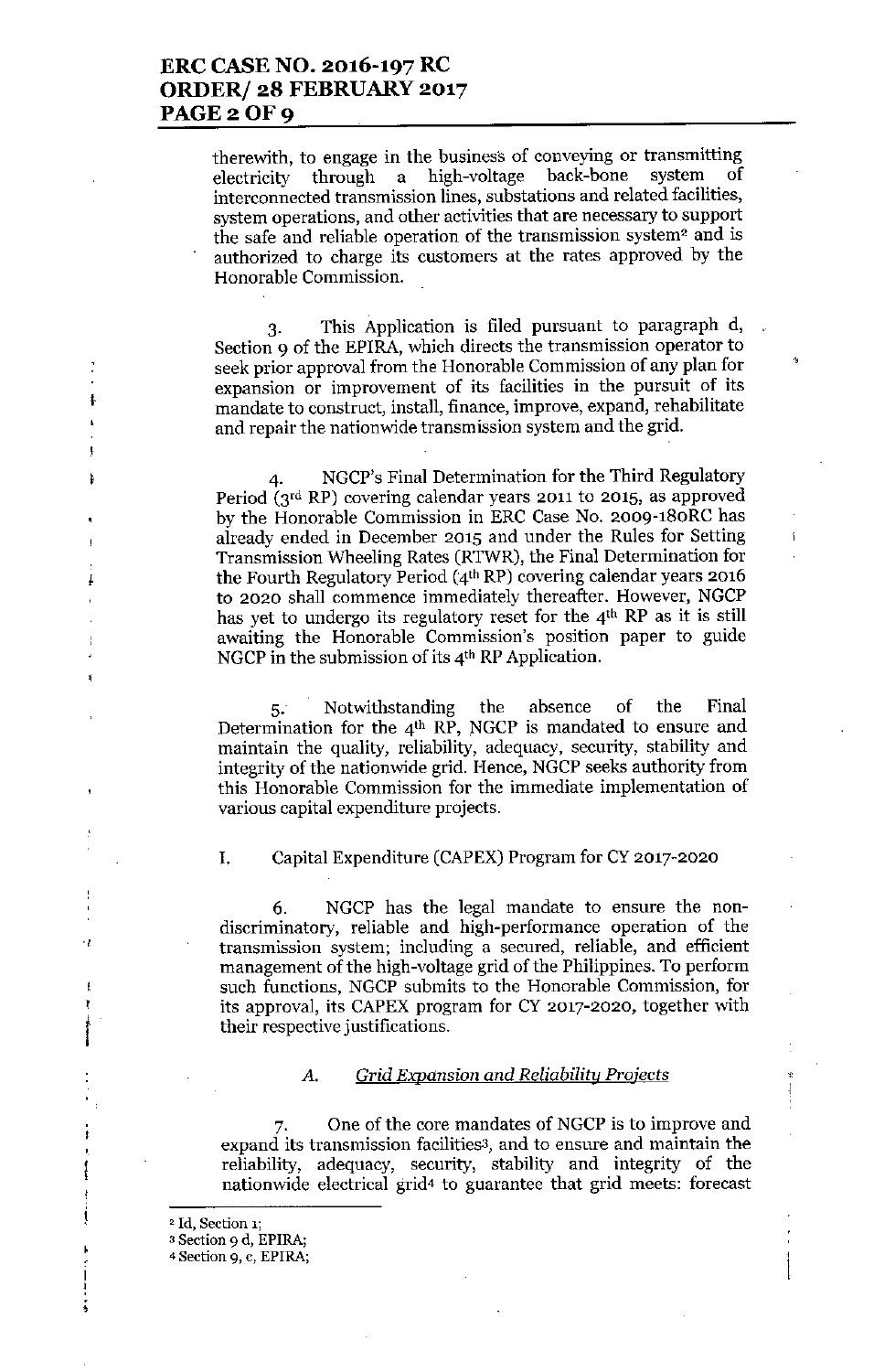$\frac{1}{1}$  $, \frac{1}{2}$ 

 $\mathfrak{t}$ 

demand, system reliability, demand market requirements, and capacity of new generators. Thus, NGCP is seeking approval for the following new projects:

|                  | Grid Expansion and Reliability Projects                   |  |  |
|------------------|-----------------------------------------------------------|--|--|
| $\mathbf{1}$     | Relocation of Steel Poles along Hermosa - Duhat 230kV T/L |  |  |
| $\overline{2}$   | Mariveles - Hermosa 500kV Transmission Line Project       |  |  |
| 3                | North Luzon Substation Upgrading Project                  |  |  |
| $\overline{4}$   | South Luzon Substation Upgrading Project                  |  |  |
| 5                | Luzon Voltage Improvement Project - 3                     |  |  |
| 6                | Luzon Voltage Improvement Project - 4                     |  |  |
| 7                | Cebu-Negros-Panay (CNP) 230kV Backbone Project Stage 3    |  |  |
| 8                | Panitan - Nabas 138kV Line 2 Project                      |  |  |
| 9                | Tagbilaran 69kV Substation Project                        |  |  |
| 10               | Visayas Voltage Improvement Project                       |  |  |
| 11               | Baloi-Kauswagan-Aurora 230kV Transmission Line Project    |  |  |
|                  | (Phase 2)                                                 |  |  |
| 12 <sub>12</sub> | Mindanao Substation Rehabilitation Project                |  |  |
| 13               | Mindanao Substation Upgrading Project                     |  |  |
| 14               | Grid Replacement of Primary Equipment Project             |  |  |
| 15 <sub>15</sub> | Grid Replacement of Secondary Equipment Project           |  |  |
| 16               | Line Tools & Equipment Acquisition Project                |  |  |
| 17 <sub>1</sub>  | Line Equipment & Structure Installation Project           |  |  |
| 18               | Line Structure Replacement Project                        |  |  |
| 19               | <b>Spares Acquisition Project</b>                         |  |  |
| 20               | Acquisition of Test and Measuring Equipment Project       |  |  |

A copy of the compilation of the Detailed Project Discussion for the projects under *Grid Expansion and Reliability Projects* is attached as Annex "A."

 $\mathsf{r}$ 

## *B, Ope;'ations and WESM Support Pro;ects*

8. NGCP as the Transmission Service Provider, System Operator and Metering Service Provider (MSP) is required to operate the power system in accordance with the Philippine Grid Code (PGC) and the Wholesale Electricity Market (WESM) Rules, As such, it must fully comply with the requirements of the provisions of the PGC, the WESM Rules, and the WESM Metering Manual and Guidelines. Thus, NGCP proposes the implementation of the following operation and compliance programs:

| Operations and WESM Support Projects |                                                       |  |
|--------------------------------------|-------------------------------------------------------|--|
|                                      | Fiber Optic and Microwave Radio Equipment Replacement |  |
| $\mathbf{2}$                         | Teleprotection Equipment Replacement                  |  |
|                                      | Telecom Access and Remote Management Component        |  |
| 3                                    | Replacement                                           |  |
|                                      | Power Supply and Auxiliary Equipment Replacement      |  |
| $\overline{5}$                       | Infra and IT Support Facilities Replacement           |  |
| $\overline{6}$                       | <b>SCADA/EMS Facilities Replacement</b>               |  |
|                                      | SCADA Expansion-Added Interfaces/RTU's and Monitoring |  |
|                                      | Points                                                |  |
| 8                                    | Telecom Access for Added Locations, Subscribers &     |  |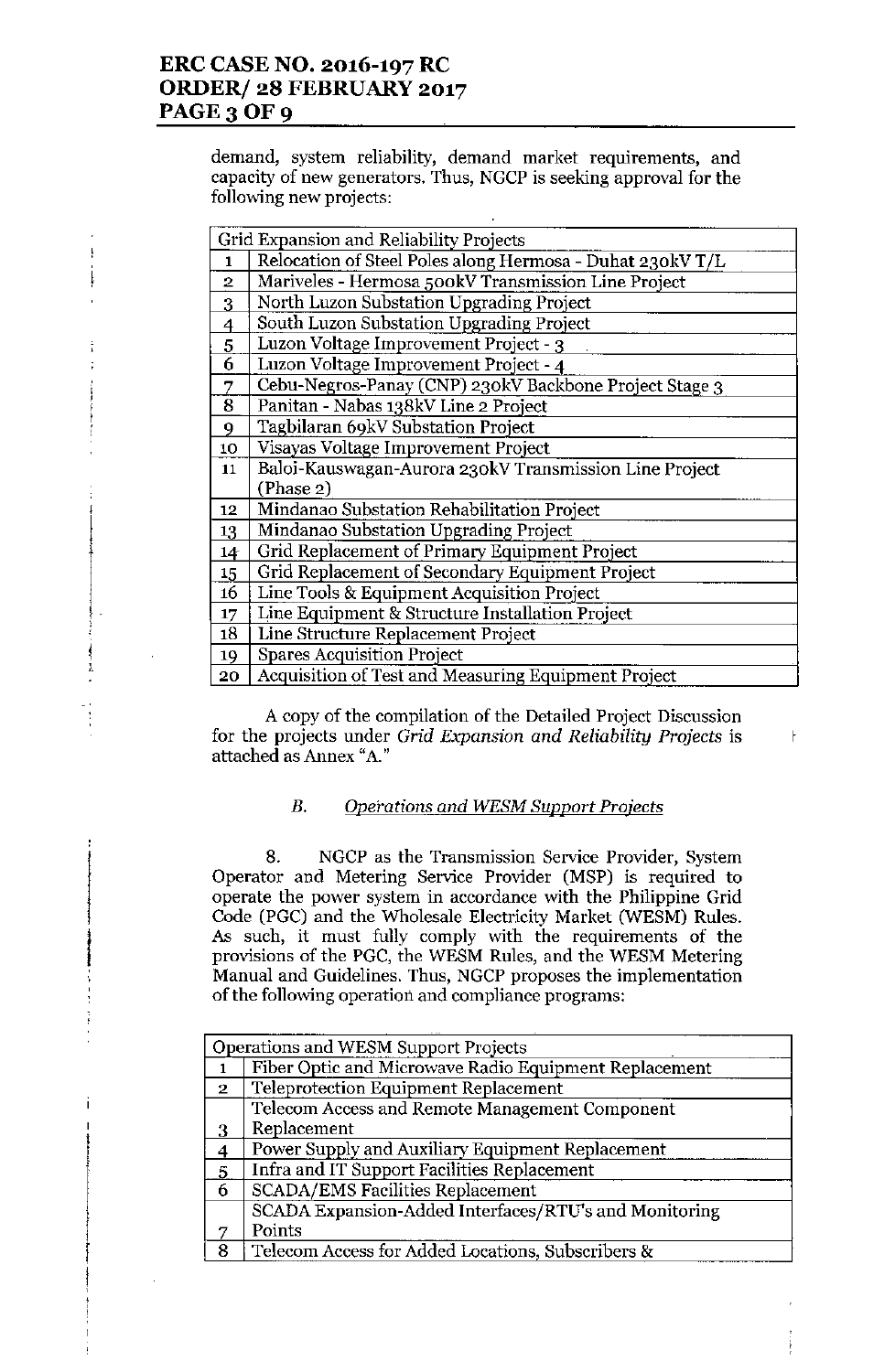# ERC CASE NO. 2016-197 RC ORDER/ 28 FEBRUARY 2017 **PAGE 4 OF 9**

I i

,

!

I

 $\mathbf{r}$ 

i

f<br>1

|    | <b>Application Points</b>                                    |  |
|----|--------------------------------------------------------------|--|
| 9  | Fiber Optic and Microwave Radio Expansion                    |  |
| 10 | <b>Cyber Security</b>                                        |  |
| 11 | Network Synchronization System                               |  |
|    | Network and Facilities Management System and IT Support      |  |
| 12 | Facilities                                                   |  |
| 13 | <b>EMS</b> Enhancements                                      |  |
|    | Network Disturbance Monitoring Equipment & Power             |  |
| 14 | <b>Quality Analyzer</b>                                      |  |
|    | Real-Time Monitoring and Control Equipment for               |  |
| 15 | Distribution Utilities and Monitoring Equipment for          |  |
|    | Generators                                                   |  |
| 16 | <b>Expansion-Installation of New Metering Facilities</b>     |  |
| 17 | NGCP Station Service - Installation of Metering Facilities   |  |
| 18 | Rehabilitation and Upgrade of Metering Assets                |  |
|    | Relocation of Metering Facility to the Prescribed Connection |  |
| 19 | Points                                                       |  |
| 20 | Programmed Replacement of Ageing Metering Assets             |  |
| 21 | <b>Procurement of Testing Equipment</b>                      |  |
| 22 | <b>Procurement of Spares</b>                                 |  |
| 23 | <b>AMR</b> System Upgrade                                    |  |

A copy of the compilation of the Detailed Project Discussion for the projects under *Operations and WESM Support Projects* is attached as Annex "B."

## C. *Non-Network Projects*

9. To support in fulfilling of its mandate discusse above, NGCP seeks the approval of following similarly significan and indispensable projects:  $\lrcorner$ 

| Non-Network Projects |                                                            |  |
|----------------------|------------------------------------------------------------|--|
|                      | Refurbishment of ODCmC, Establishment of DDCmCs and        |  |
| 1                    | Acquisition of Geospatial Precision Data-Capture Equipment |  |
| $\overline{2}$       | Construction/Expansion of Control Building and other       |  |
|                      | Facilities                                                 |  |
| 3                    | Compliance to Environmental Requirements                   |  |
| 4                    | Fire Protection System Project                             |  |
| 5                    | Acquisition of One (1) Airborne LIDAR Equipment            |  |
| 6                    | Construction of NGCP's Hangar at Mindanao                  |  |
| 7                    | Procurement of Gimbal Camera for Airbus AS 350 B3          |  |
|                      | Helicopter                                                 |  |
| 8                    | Procurement of Sling Cables for Helicopters                |  |
| 9                    | <b>Tower Perimeter Fences</b>                              |  |
| 10                   | <b>Electronic Security Access Door System</b>              |  |
| 11                   | <b>Installation of Security Surveillance System</b>        |  |
| 12                   | Installation of Security Radio Communication System        |  |
| 13                   | Construction of a Multi-Level Parking Structure            |  |
| 14                   | Replacement of Fire Protection System at NGCP Main         |  |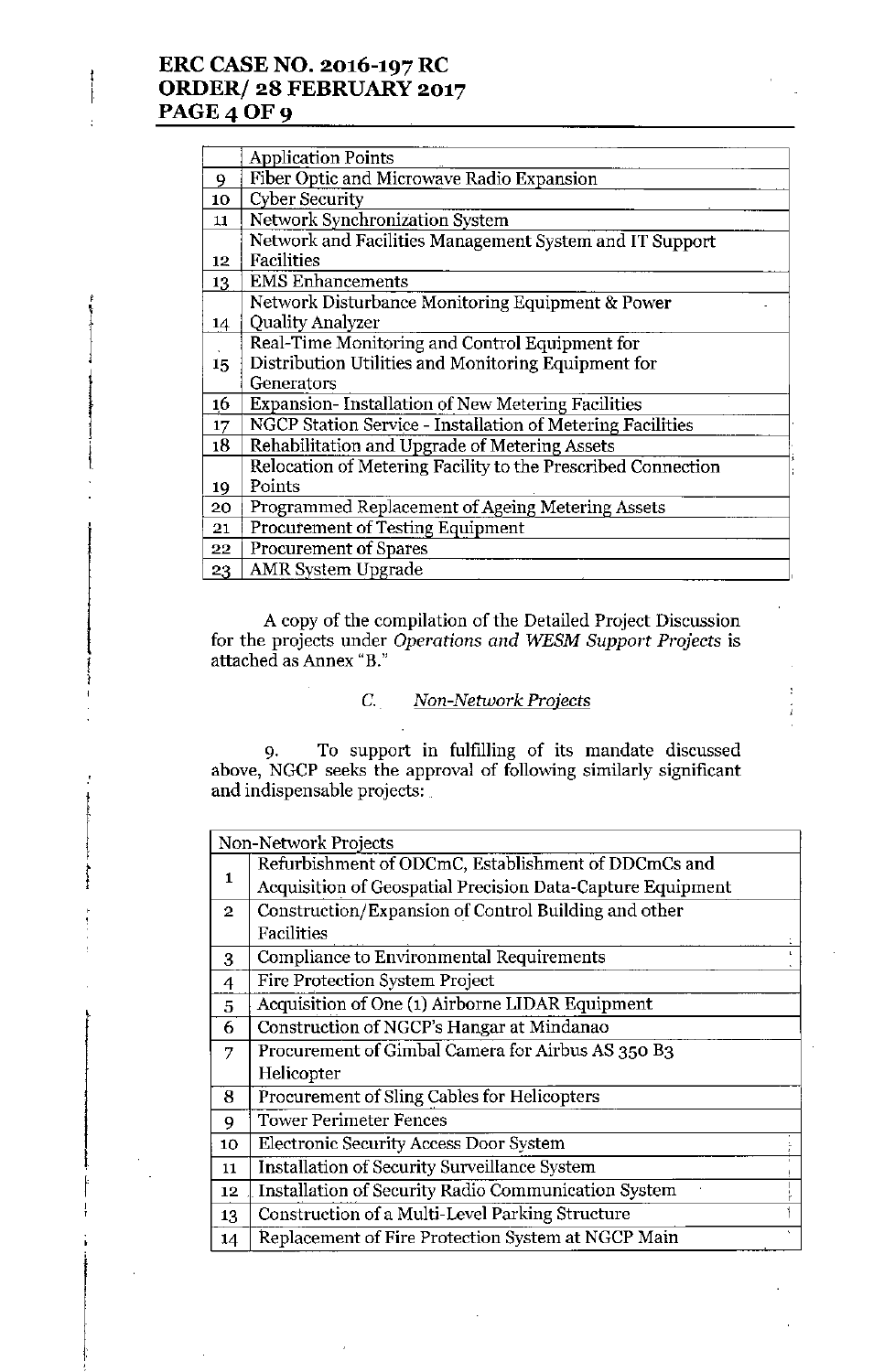## ERC CASE NO. 2016-197 RC ORDER/ 28 FEBRUARY 2017 PAGE 5 OF 9

|    | <b>Building</b>                                        |  |
|----|--------------------------------------------------------|--|
| 15 | Replacement of Centralized Air-Conditioning System at  |  |
|    | NGCP Main Building                                     |  |
|    | Construction of Generator Set Building and Purchase of |  |
| 16 | 1.5MVA Standby Generator Set                           |  |
| 17 | Replacement and Acquisition of Tools, Furniture, and   |  |
|    | Equipment                                              |  |
| 18 | Physical Security Enhancement Project                  |  |
| 19 | ITD Infrastructure and Equipment                       |  |
| 20 | Procurement of ICT Project                             |  |
| 21 | Enterprise Resource Planning (ERP)- Phase 3 Project    |  |

A copy of the compilation of the Detailed Project Discussion for the projects under *Non-Network Projects* is attached as Annex "C."

### D. *Other* Projects

10. Lastly, these projects involve the wood pole and the associated asset replacement program of sub-transmission assets that were reverted to NGCP's Regulatory Asset Base pursuant to Table 5.4 of the  $3<sup>rd</sup>$  RP Final Determination dated 22 November 2010.

 $\mathbf{r}$ 

A copy of the compilation of the Detailed Project Discussion for the projects under *Other Projects* is attached as Annex "D."

| Projects               | 2017-2020<br>PhPMn | Beyond 2020<br>PhPMn |
|------------------------|--------------------|----------------------|
| 1. Grid Expansion and  |                    |                      |
| Reliability            | 71,869.08          | 23,881.70            |
| 2. Operations and WESM |                    |                      |
| Support                | 15,056.66          | 0.00                 |
| 3. Non-Network         | 2,428.88           | 0.00                 |
| 4. Other Projects      | 192.10             | 0.00                 |
| <b>TOTAL</b>           | 89,546.72          | 23,881.70            |

#### 11. The total CAPEX program are as follows:

\

i

To provide the Honorable Commission an overview of the costs of the projects, NGCP hereby submits the 2017-2020 Total CAPEX attached as Annex "E."

Justifications for the Issuance of Provisional Approval

12. To reiterate, NGCP is required under paragraph d, Section 9 of the EPIRA to seek prior approval from the Honorable Commission of any plan for expansion or improvement of its facilities in relation to its authority and responsibility to construct,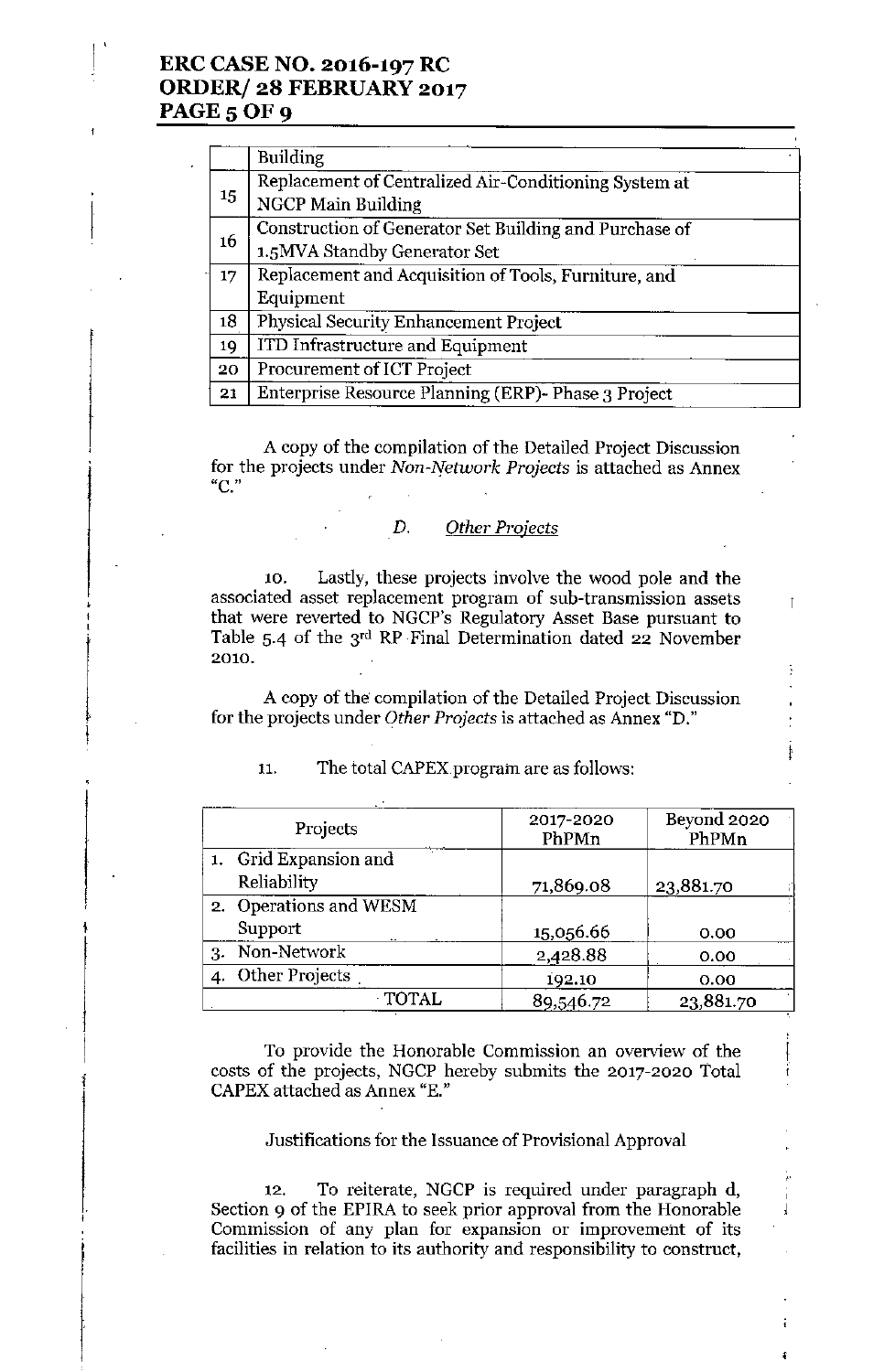$i$  **install, finance, improve, expand, rehabilitate** and **repair** the **nationwide transmission system and the grid.**

'3. Along with its responsibility for the planning, **construction and centralized operation and maintenance of its high voltage transmission facilities, it is indispensable for NGCP to ensure a reliable and high-performance operation of the transmission system.**

**14. Thus, to avoid disruption of operation and noncompliance with its mandate under the EPlRA as the transmission operator, it is imperative that the implementation of the proposed** CAPEX projects be immediately approved.

'5. In support thereof, NGCP submits the judicial affidavit of Engr. Darryl Lon A. Ortiz, Head of the Business Strategic **Development and Regulatory Management Division of NGCP attached as Annex "F."**

f.

#### PRAYER

WHEREFORE, NGCP most respectfully prays this **Honorable Commission to:**

1. Immediately' ISSUE an Order provisionally **.authorizing the implementation of the proposed 'CAPEX projects;** and

2. APPROVE, after notice and hearing, the proposed CAPEX projects.

NGCP prays for other equitable relief.

Finding the said *Application* sufficient in substance with the required fees having been paid, the same is hereby set for determination of compliance with jurisdictional requirements, expository presentation, Pre-trial Conference, and presentation of evidence on **24 March 2017 at two o'clock in the afternoon (2:00 P.M.), at the ERC Hearing Room, 15th Floor, Pacific Center, San Miguel Avenue, Pasig City.**

Accordingly, NGCP is hereby directed to:

I

1) Cause the publication of the attached Notice of Public Hearing in two (2) newspapers of nationwide circulation in the Philippines at their own expense, twice (2X) within two (2) successive weeks, the dates of publication not being less than seven (7) days apart and the date of the last publication to be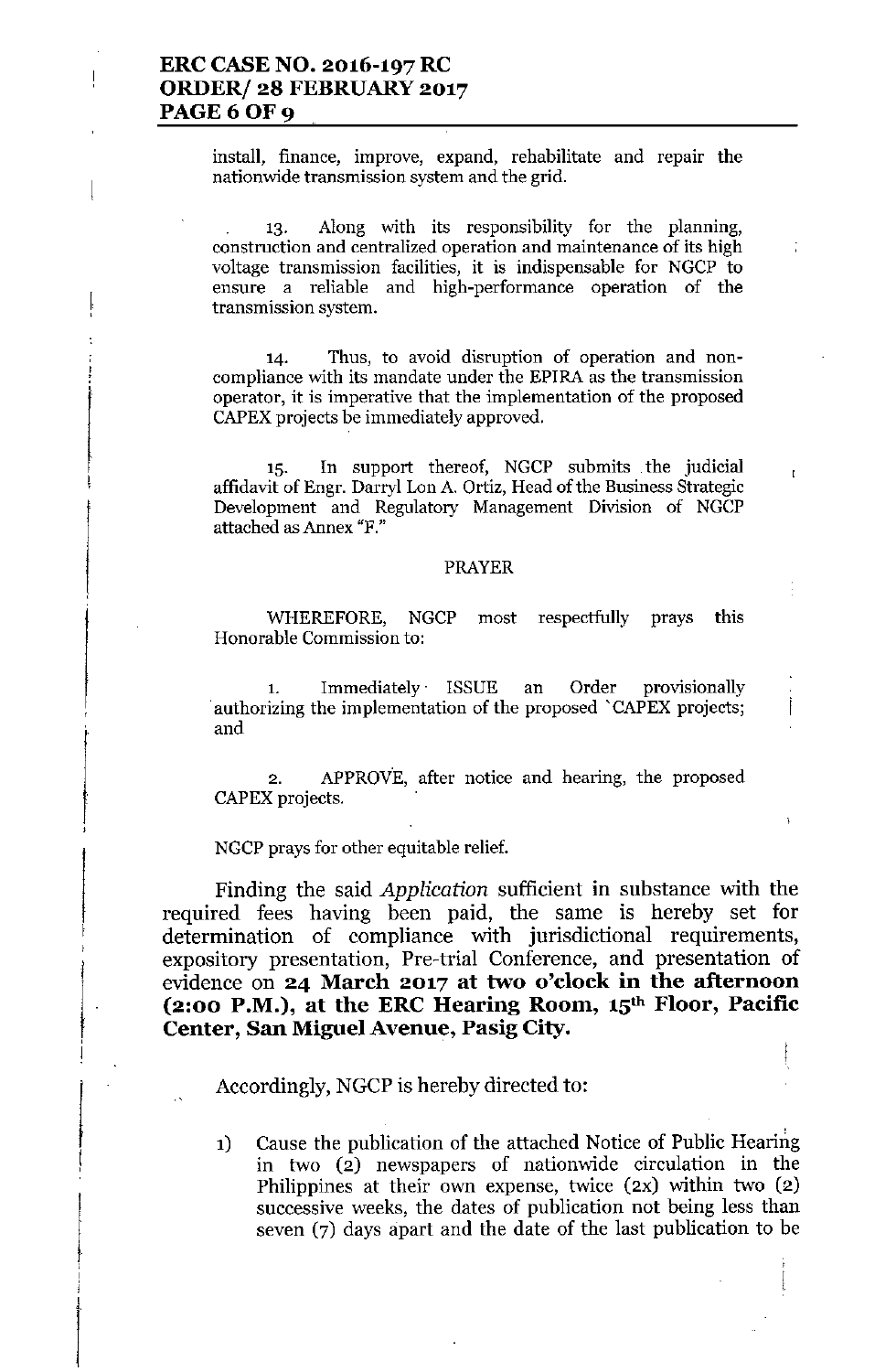$\mathbf{I}$ 

ţ

made not later than ten (10) days before the date of the scheduled initial hearing;

- 2) Furnish with copies of this Order and the attached Notice of Public Hearing the offices of the City Mayor and the Local Government Unit (LGU) legislative body of Quezon City for the appropriate posting thereof on their respective bulletin boards;
- 3) Inform of the filing of the *Application*, the reasons therefor, and of the scheduled hearing thereon, the consumers within the affected franchise area, by any other means available and appropriate;
- 4) Furnish with copies of this Order and the attached Notice of Public Hearing, the Office of the Solicitor General (OSG), the Commission on Audit (COA), and the Committees on Energy of both Houses of Congress. They are hereby requested, if they so desire to send their duly authorized representatives at the scheduled hearing; and
- 5) Furnish with copies of the *Application* and the attachments all those making requests therefor, subject to reimbursement of reasonable photocopying costs.

On the date of the initial hearing, Applicant must submit to the Commission its written compliance with the aforementioned jurisdictional requirements attaching therewith, methodically arranged and duly marked the following:

- 1) The evidence of publication of the attached Notice of Public Hearing consisting of affidavits of the Editors or Business Managers of the newspapers where the said Notice of Public Hearing was published, and the complete issues of the said newspapers;
- 2) The evidence of actual posting of this Order and the attached Notice of Public Hearing consisting of certifications issued to that effect, signed by the aforementioned Mayor and LGU legislative bodies or their duly authorized representatives, bearing the seals of their offices; ,
- 3) The evidence of other means employed by Applicant to inform of the filing of the *Application,* the reasons therefore, and of the scheduled hearing thereon, the consumers within the affected franchise area;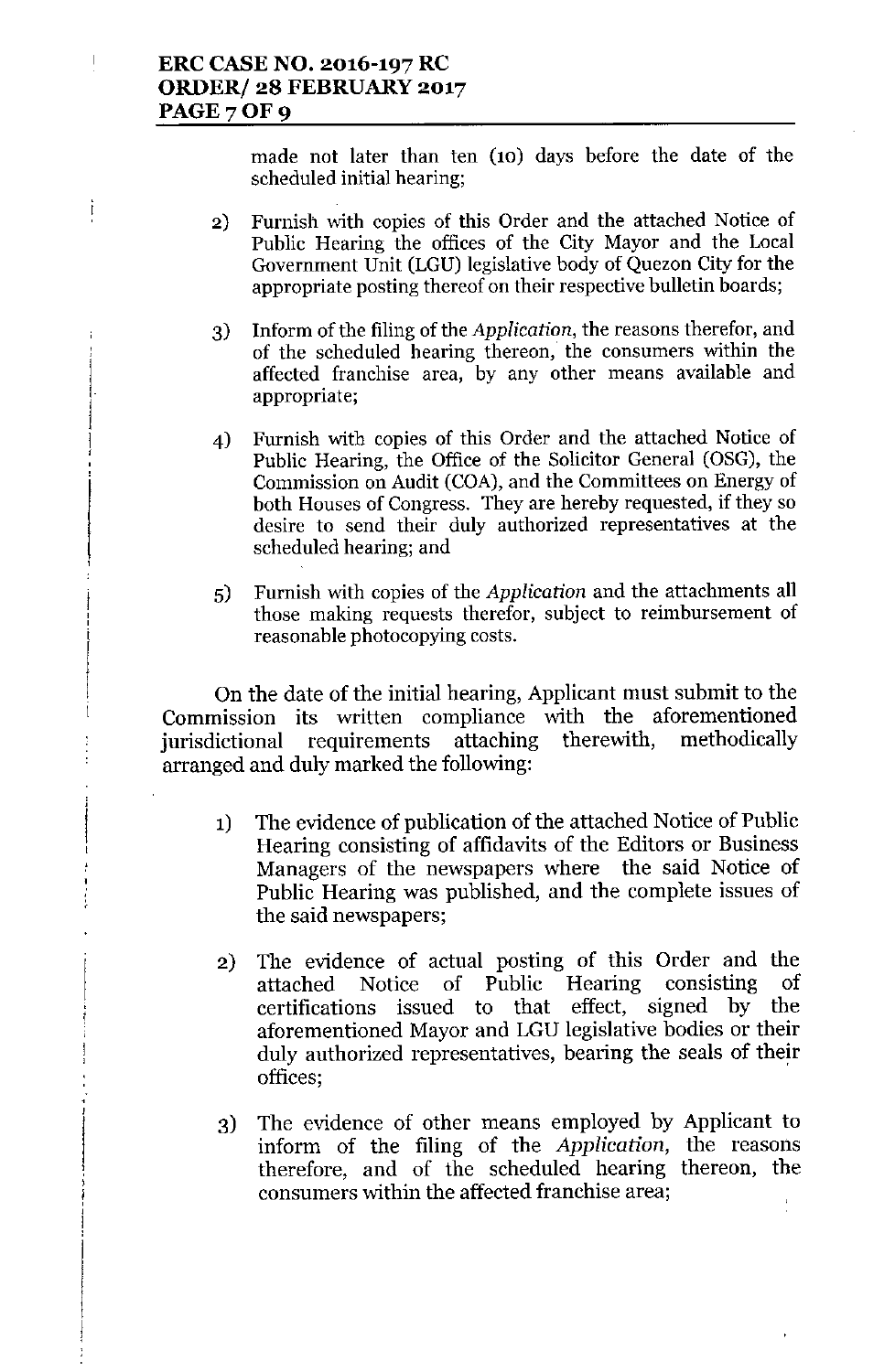# **ERC CASE NO. 2016-197 RC ORDER/ 28 FEBRUARY 2017 PAGE80F9**

is and the company of the company of the company of the company of the company of the company of the company o<br>In the company of the company of the company of the company of the company of the company of the company of th • i<br>F |<br>|}<br>| I

 $,$ 

r ••  $\frac{1}{4}$ 

•

ina ang pagkalang ng pagkalang ng pagkalang ng pagkalang ng pagkalang ng pagkalang ng pagkalang ng pagkalang n<br>Tagapang pagkalang ng pagkalang ng pagkalang ng pagkalang ng pagkalang ng pagkalang ng pagkalang ng pagkalang

I I ;<br>! ,

- 4) The evidence of receipt of copies of this Order and the attached Notice of Public Hearing by the Office of the Solicitor General (OSG), the Commission on Audit (COA), and the Committees on Energy of both Houses of Congress;
- 5) The evidence of receipt of copies of the *Application,* and the attachments by all those making requests therefor, if any; and
- 6) Such other proofs of compliance with the requirements of the Commission.

Applicant and all interested parties are also required to submit, at least five (5) days before the date of initial hearing and Pre-Trial Conference, their respective Pre-Trial Briefs containing, among others:

- **1)** A summary of admitted facts and proposed stipulation ot facts;
- 2) The issues to be tried or resolved;
- 3) The documents or exhibits to be presented, stating purposes and proposed markings therefore; and
- 4) The number and names of the witnesses, with their written testimonies in a Judicial Affidavit form attached to the Pretrial Brief.

Failure of Applicant to comply with the above requirements within the prescribed period shall be a ground for cancellation of the scheduled hearing, and the resetting of which shall be six (6) months from the said date of cancellation.

NGCP must also be prepared to make an expository presentation of the instant *Application* aided by whatever communication medium that they may deem appropriate for the purpose, in order to put in plain words and explain, for the benefit of the consumers and other concerned parties, what the *Application* is all about and the reasons and justifications being cited in support thereof.

## SO ORDERED.